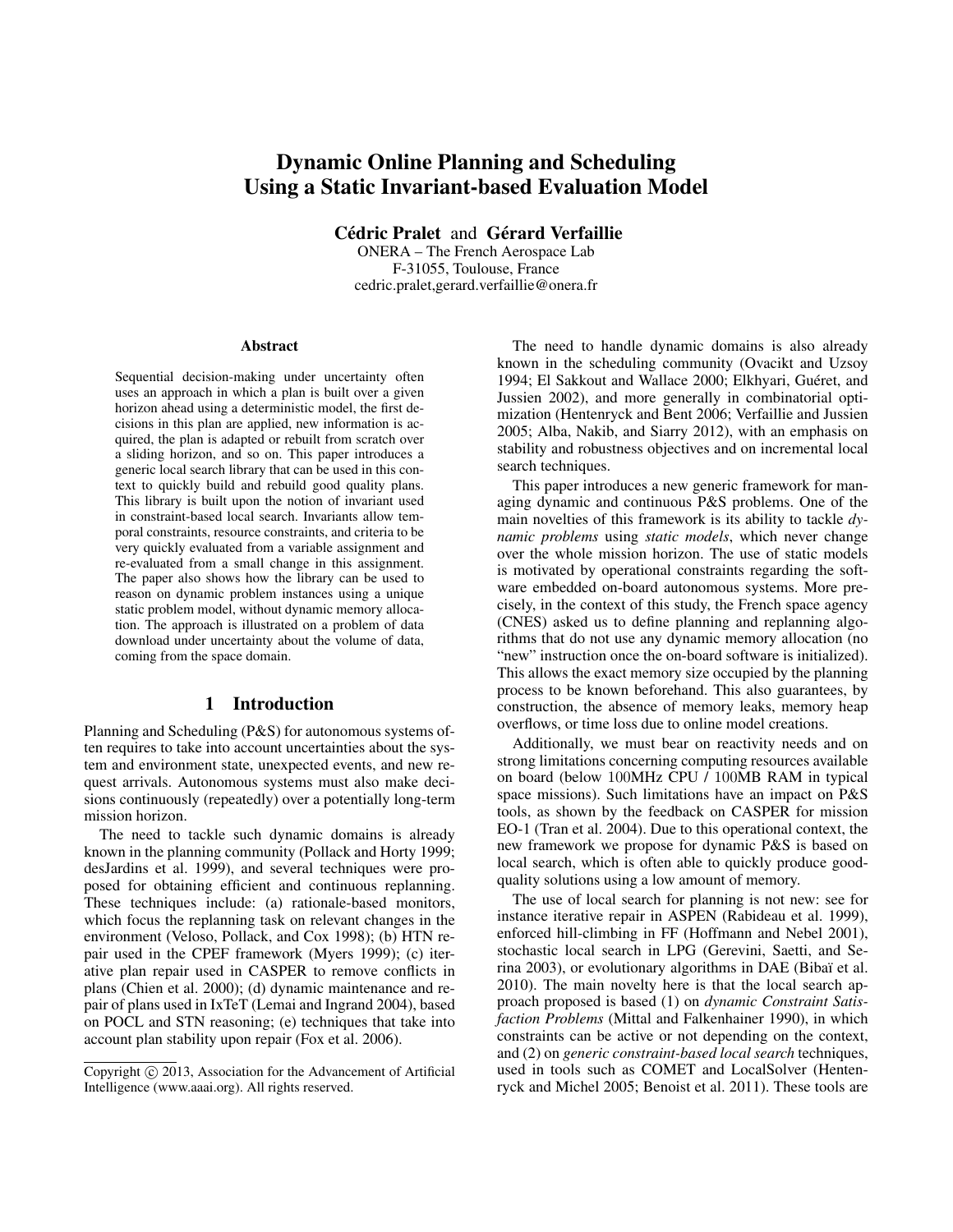built upon the notion of invariants, which allow combinatorial constraints, temporal constraints, resource constraints, and criteria to be very quickly evaluated from a variable assignment and re-evaluated from a small change in this assignment. We extend such invariant reasoning to integrate, in the context of a static model, P&S techniques defined for managing STN (Dechter, Meiri, and Pearl 1991) and time-dependent STN (Pralet and Verfaillie 2013). The new framework proposed is called InCELL for Invariant-based Constraint EvaLuation Library.

The paper aims at both presenting InCELL and InCELL at work on a concrete dynamic P&S problem. We first present this concrete problem, which is used all along the paper (Sect. 2). We then introduce the basis of InCELL (Sect. 3) and extensions for scheduling (Sect. 4). The presentation is focused on InCELL features that serve to model the case study. We then explain the way static models of InCELL are used for dynamic online P&S (Sect. 5). Finally, some experimental results are presented (Sect. 6).

## 2 Space Mission: a Data Download Problem

As an illustrative example, we use the problem of management of data downloads by satellites dedicated to the surveillance of electromagnetic sources at the Earth surface (Verfaillie et al. 2011). In this problem, surveillance plans (sequences of surveillance activities) are regularly built on the ground, uploaded to the satellites, and executed by them. However, the volume of data generated by any surveillance activity is not known in advance. Only a probability distribution on the actual volume is available. This distribution may have a large variance (typically, the actual volume may go from 1 to 1000). The actual volume of data generated by any surveillance activity  $a$  is only known at the end of  $a$ , when all the data generated by  $a$  is recorded in the satellite mass memory. Data downloads are then possible, but only within visibility windows of ground reception stations. Downloads can be performed concurrently with surveillance activities. The mission success depends on fair sharing among several entities that use the satellite, and on the so-called age of information (temporal distance between the realization of an acquisition and its delivery).

Due to the uncertainty on the volume of data, it becomes difficult to build data download plans completely off-line on the ground, as it is usual for many space missions. If maximum volumes of data are taken into account to build such plans, download windows may be under-used and mission return may be needlessly limited. If expected volumes are taken into account, some data may be lost due to actual volumes greater than expected. A solution consists in building data download plans on-line on board as actual volumes of data are progressively known. More precisely, a download plan is regularly built on board over a given set of visibility windows ahead, taking into account actual volumes for the activities that have been already performed and expected volumes for the others ; the first downloads in this plan are executed ; then, a new plan is built over a sliding horizon, at least when an activity ends and its actual volume is known, and so on. Another solution would consist in building a data download policy on the ground, using MDP (*Markov Decision Process* (Puterman 1994)), but the multi-dimensional continuous state space to be considered (volumes associated with each activity) together with the non-linear optimization criterion prevent us from using this approach.

## 3 InCELL: an Invariant-based Constraint EvaLuation Library

This section introduces the basis of InCELL, the new generic local search library which we aim at using for dynamic P&S.

### 3.1 Atomic and Non Atomic Variables

The first modeling entity of InCELL is the notion of *variable*. Variables are partitioned into *atomic variables*, whose value can be updated by the user, and *non atomic variables*, defined as functions of other variables. For P&S, atomic variables can model both controllable variables (also called *decision variables*), whose value is updated by the planner when searching for good-quality plans, and uncontrollable variables (also called *parameters*), whose value is updated when knowledge on the environment is available. InCELL handles only complete variable assignments at any step, as in constraint-based local search, that is every variable  $x$  in the model is always assigned, with value  $x.val$ .

We denote as  $var{T}$  the type of a variable x taking values of type  $T$ . Type  $T$  can be primitive (bool, int, long, *float, double*) or not. Constants of type  $\text{cst}\{T\}$  are special cases of variables of type  $var{T}$ , whose value never changes. InCELL also offers more complex variable types, such as type  $\text{seq}\{T, N\}$  to represent sequences  $[e_1, \ldots, e_n]$ of elements of type  $T$  whose size  $n$  is bounded by  $N$ .

### 3.2 Invariants

The concept of invariant is central in constraint-based local search. In the COMET system (Hentenryck and Michel 2005), it is defined as a one-way constraint  $x \leftarrow exp$ , where x is a variable and  $exp$  is a functional expression of other variables in the problem, such as  $x \leftarrow sum(i \in [1..N]) y_i$ . Invariants are maintained automatically and incrementally during local moves. The incremental aspect reduces the amount of work required to recompute the outputs (left part) of invariants following small changes in the assignment of their inputs (right part). On the previous example, in case of change of  $y_k$  for some  $k \in [1..N]$ , it suffices to add to x the difference between the current value of  $y_k$  and its old value, instead of recomputing  $x$  from scratch. The only condition required for reevaluating invariants incrementally is that the set of invariants must be acyclic, so that a variable is not a function of itself.

The formal definition of invariants used in InCELL is given below. We make explicit the fact that an invariant can have several outputs (not necessarily a single variable on the left-hand side of the invariant). This will be useful to manage invariants provided later that use STN reasoning techniques.

**Definition 1** An invariant is a triple  $(I, O, f)$  with I and O *sequences of variables called the* input *and* output *variables respectively, and* f *a function mapping assignments of* I *to assignments of* O*.*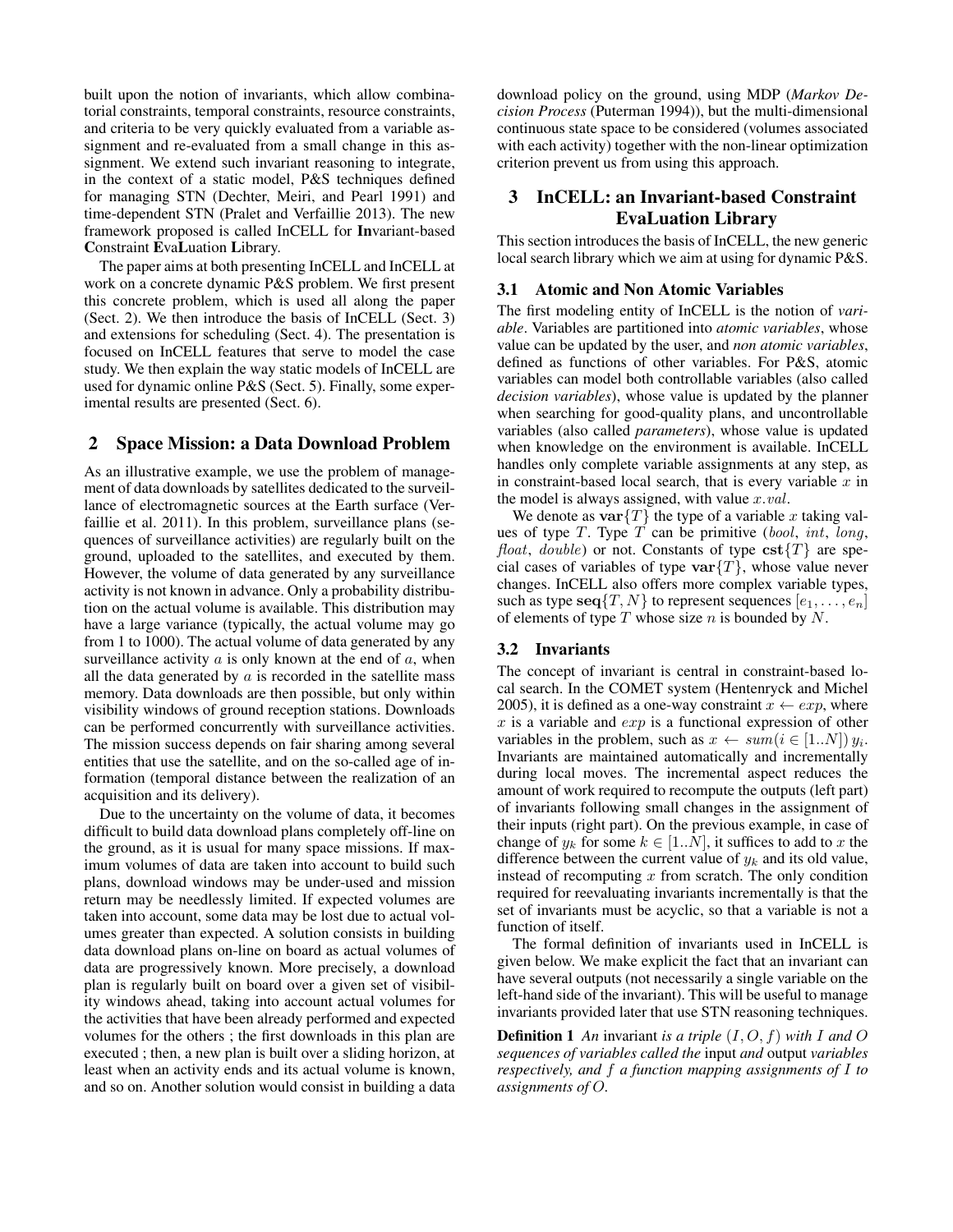*A set of invariants* ∆ *is said to be* defined over a set of atomic variables V *iff all inputs of invariants in* ∆ *belong to* V *or to outputs of invariants in* ∆*, and all outputs of invariants in*  $\Delta$  *are pairwise distinct and do not belong to V.* 

*The* directed graph G associated with a set of invariants ∆ over V *is a graph containing nodes with input and output ports. G contains* (*a*) *one node per atomic variable*  $v \in V$ ; *this node has no input port and a single output port labeled by v;* (b) one node per invariant  $(I, O, f) \in \Delta$ *; this node is labeled by* f *and has, for each*  $i \in I$ *, one input port labeled by i*, and, for each  $o \in O$ , one output port labeled by  $o$ . In  $G$ , *there is an arc from every output port labeled by a variable* x *to every input port also labeled by* x*. The set of invariants is said to be* acyclic *iff* G *is acyclic. In this case,* G *is called the* DAG of invariants*.*

Fig. 1 shows the DAG associated with a small set of invariants. In this figure, all invariants have a single output. InCELL offers a catalog of such single-output invariants: *boolean invariants* (output of type var{bool}) built using logical operators ( $\land$ ,  $\lor$ ,  $\neg$ ,  $\rightarrow$ ,  $\leftrightarrow$ ), comparators ( $=\neq$ ,  $\leq$ , <, ≥, >), and cardinality constraints; *numeric invariants* obtained via arithmetic operations (abs, opposite, min, max, ite, sum, weightedSum, minus, prod, div, ceil, floor, round, exp, sqrt, pow, sin...); invariants which are called *combinatorial invariants* in COMET, such as the *element* invariant.<sup>1</sup>



Figure 1: Set of invariants and associated DAG (ite(b, x, y) stands for "if b then x else  $y$ ")

Invariants are also available for handling sets of elements. For example, the invariant in Eq. 1 enforces that sequence s is a sorted version of the list of elements  $e_i$  in  $\textit{elts}$  that satisfy condition  $b_i$ . Elements are sorted according to  $v_i$  values in *vals*, using comparator  $\preceq$ . The invariant in Eq. 2 returns only the minimal elements. All invariants mentioned previously are handled in InCELL without dynamic memory allocation.

$$
elts = [e_1 : T, \dots, e_N : T]
$$
  
\n
$$
cons = [b_1 : \mathbf{var} \{bool\}, \dots, b_N : \mathbf{var} \{bool\}]
$$
  
\n
$$
vals = [v_1 : \mathbf{var} \{T'\}, \dots, v_N : \mathbf{var} \{T'\}]
$$
  
\n
$$
\mathbf{seq} \{T, N\} \ s \leftarrow sort_{\preceq}(elts, cons, vals)
$$
  
\n
$$
\mathbf{seq} \{T, N\} \ s' \leftarrow argmin_{\preceq}(elts, cons, vals)
$$
  
\n(2)

Local Search Local moves can be performed by updating assignments of atomic variables. To handle invariants in this context, InCELL uses the same four basic methods as in LocalSolver (Benoist et al. 2011): (1) *init()*, for initializing the value of all outputs of invariants; (2) *eval()*, for reevaluating outputs in case of change of some inputs; (3) *commit()*, for accepting the state of the model as the new current state; (4) *rollback()*, for coming back to the state just after the last call to *commit()*.

In constraint-based local search, the main issue is to reevaluate all invariants with a minimum computational cost upon change in the assignment of atomic variables. To do this, the reevaluation process maintains a priority queue containing invariants to be reevaluated. This queue is ordered following a topological order of the DAG of invariants, which allows each invariant to be reevaluated at most once. The reevaluation queue initially contains invariants that are children of atomic variables whose assignment has changed. When an invariant is reevaluated, all children of modified outputs are added to the queue (if they were not already present in the queue). The reevaluation stops when the reevaluation queue is empty.

#### 3.3 Example

We illustrate the previous elements on the data download problem. In the following, A denotes the maximum number of acquisitions that can be handled by the static model, W the maximum number of visibility windows,  $S$  the number of reception stations,  $E$  the number of entities that share the satellite, and  $P$  the number of priority levels associated with acquisitions. Fig. 2 gives a list of variables introduced to model the data download problem.

This list first contains parameters  $hSta$  and  $hEnd$ , defining the sliding planning horizon. Constant features of the mission are then introduced: the emission rate of the download antenna (dRate), and the durations of data transfers between ground stations  $(tDurs_{ij})$ .

The next group of variables corresponds to features of reception station visibility windows  $w \in [1..W]$ , with their start time, their end time, and the index of the corresponding reception station (variables  $wStaw$ ,  $wEnd_w$ , and  $wSt_w$ ).

Parameters are then defined for each acquisition  $a \in$  $[1..A]$ : an entity requesting the acquisition  $(en_a)$ , a priority degree  $(pr_a)$ , a weight within this priority degree  $(w_a)$ , an end time  $(aEnd_a)$ , a delivery deadline after which a has no value ( $dline_a$ ), a principal station to which a must be delivered  $(pSt_a)$ , a volume occupied in mass memory  $(vl_a)$ , and a download duration  $(dDur_a)$ . The latter variable is not atomic: it is defined by the invariant of Eq. 3, as a function of the volume of  $a$  and of the download rate.

The download decision for  $a$  is represented by atomic variable  $dWin_a$  whose value gives the index of the visibility window in which the download of  $a$  is planned (value 0 if no download). Several non atomic variables can be derived from  $dWin_a$ , including: (a) variable  $dPres_a$ , defined by the invariant of Eq. 4, which expresses that  $a$  is downloaded iff the download window chosen for  $a$  is not null; (b) variable  $dSt_a$ , defined by the invariant of Eq. 5, which expresses that the station to which  $a$  is downloaded is the station associated with window dWina; Eq. 5 implicitly uses an *element* invariant; (c) variable  $tDur_a$ , defined by the invariant of Eq. 6, which expresses that the duration required for transferring  $a$ on the ground to its principal station depends on transfer du-

<sup>&</sup>lt;sup>1</sup>The *element* invariant takes as input a table of elements  $tab:var{T}[[ ]$  and an index  $idx:var(int]$ . It has a single output  $x:var{T}$  and enforces  $x.val = tab[idx.val].val.$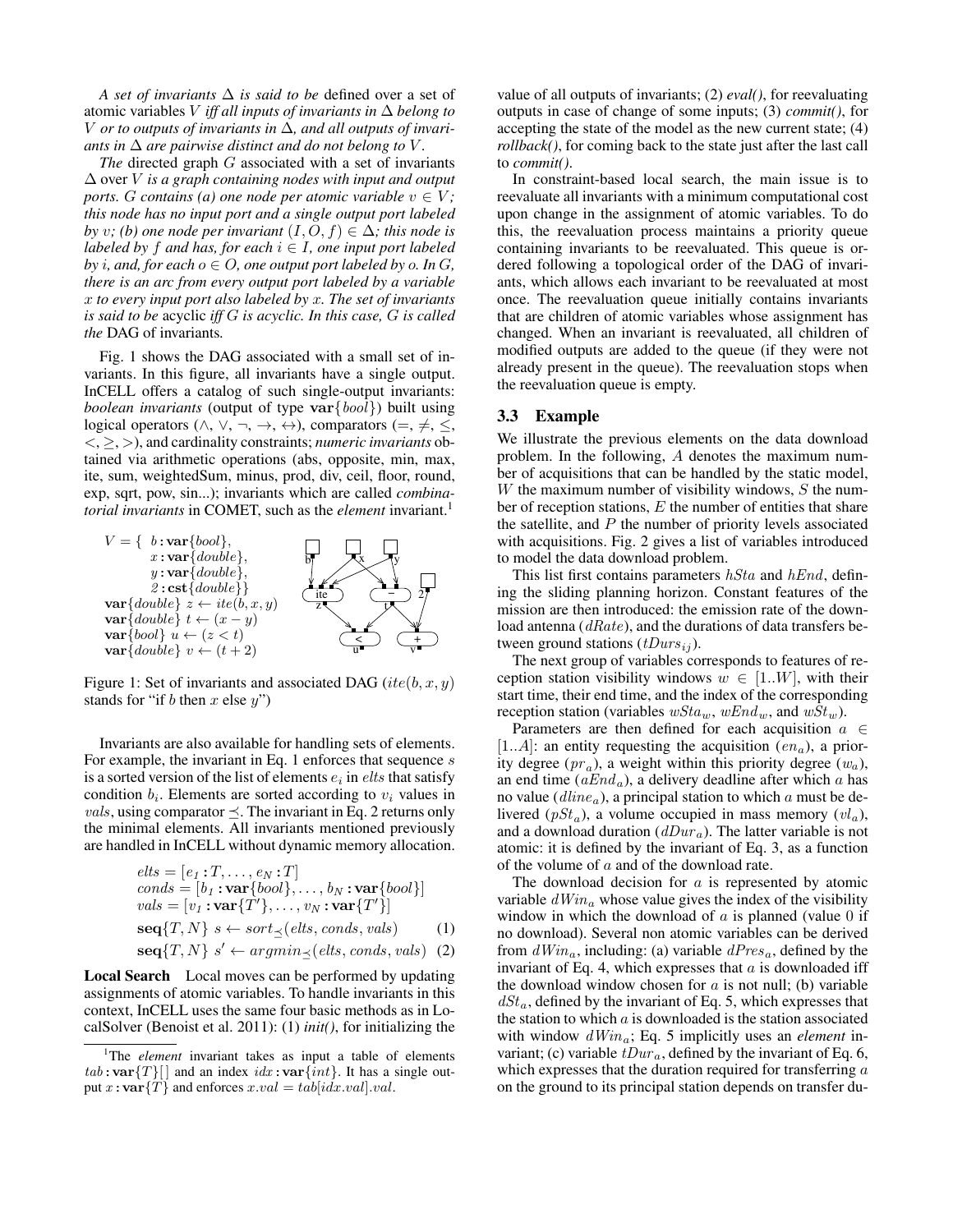| <b>Planning horizon</b>                           |                                       |                                              |  |  |  |  |
|---------------------------------------------------|---------------------------------------|----------------------------------------------|--|--|--|--|
| hSta                                              | $\mathbf{var} \{double\}$             | start time of the horizon                    |  |  |  |  |
| hEnd                                              | $\mathbf{var} \{ double \}$           | end time of the horizon                      |  |  |  |  |
| <b>Mission features</b>                           |                                       |                                              |  |  |  |  |
| dRate                                             | $\mathbf{cst} \{double\}$             | download rate                                |  |  |  |  |
| $tDurs_{ij}$                                      | $\mathbf{cst} \{double\}$             | duration for data transfer from $i$ to $j$ , |  |  |  |  |
|                                                   |                                       | for stations $i, j \in [1S]$                 |  |  |  |  |
| Reception station visibility windows $w \in [1W]$ |                                       |                                              |  |  |  |  |
| $\overline{wSta_w}$                               | $\mathbf{var} \{double\}$             | start time of $w$                            |  |  |  |  |
| $wEnd_w$                                          | $var \{double\}$                      | end time of $w$                              |  |  |  |  |
| $wSt_w$                                           | $var\{int\}$                          | station associated with $w$                  |  |  |  |  |
|                                                   | Acquisitions features $a \in$<br>[1A] |                                              |  |  |  |  |
| $en_a$                                            | $var\{int\}$                          | entity requesting a                          |  |  |  |  |
| $pr_a$                                            | $var\{int\}$                          | priority level of $a$                        |  |  |  |  |
| $w_a$                                             | $var \{double\}$                      | weight of $a$                                |  |  |  |  |
| $aEnd_a$                                          | $var \{double\}$                      | end time of $a$                              |  |  |  |  |
| $dline_a$                                         | $var \{double\}$                      | deadline for delivering $a$                  |  |  |  |  |
| $pSt_a$                                           | $var\{int\}$                          | principal station for $a$                    |  |  |  |  |
| $vl_a$                                            | $var \{double\}$                      | volume of $a$                                |  |  |  |  |
| $dDur_a$                                          | var[double]                           | duration of the download of $a$              |  |  |  |  |
|                                                   | Download decisions for $a \in$        | 1A                                           |  |  |  |  |
| $dWin_a$                                          | $\overline{\text{var}\{int\}}$        | index of the window chosen for               |  |  |  |  |
|                                                   |                                       | downloading $a$                              |  |  |  |  |
| $dPres_a$                                         | $var\{bool\}$                         | presence of the download of $a$              |  |  |  |  |
| dSt <sub>a</sub>                                  | $var\{int\}$                          | index of the ground station to which         |  |  |  |  |
|                                                   |                                       | $a$ is downloaded                            |  |  |  |  |
| $tDur_a$                                          | $var \{double\}$                      | transfer duration of $a$ on ground           |  |  |  |  |
| $dSta_a$                                          | $var \{double\}$                      | start time of the download of $a$            |  |  |  |  |
| $dEnd_a$                                          | var[double]                           | end time of the download of a                |  |  |  |  |
| <b>Activations</b>                                |                                       |                                              |  |  |  |  |
| $\overline{wAct}_m$                               | $var\{bool\}$                         | activation status of $w \in [1W]$            |  |  |  |  |
| $aAct_a$                                          | $var\{bool\}$                         | activation status of $a \in [1A]$            |  |  |  |  |
| <b>Planning algorithm</b>                         |                                       |                                              |  |  |  |  |
| $cand_a$                                          | $\overline{\text{var} \{bool\}}$      | candidate status of $a \in [1A]$ for in-     |  |  |  |  |
|                                                   |                                       | sertion in the plan                          |  |  |  |  |
| bestA                                             | $seq\{int, A\}$                       | acquisitions of highest priority that        |  |  |  |  |
|                                                   |                                       | are active and candidate for insertion       |  |  |  |  |
|                                                   |                                       |                                              |  |  |  |  |

Figure 2: Variables for the data download problem

rations  $tDurs_{ij}$  and on the station to which a is downloaded. Variables  $dSta_a$  and  $dEnd_a$  in Fig. 2 give the precise start and end times of the download of a. They will be defined by more complex invariants given later in the paper.

The next two sets of variables given in Fig. 2,  $wAct_w$  for every window  $w \in [1..W]$  and  $aAct_a$  for every acquisition  $a \in [1..A]$ , will allow us to make acquisitions and visibility windows active or not in the model depending on whether they are involved in the current planning horizon. Said differently, they will allow us to reason in a *dynamic CSP* fashion. Activations/inactivations will be useful in the quest for a static model to handle dynamic problems. Let us also point out that all features describing download windows and acquisitions are defined as variables and not as constants. This will allow us to recycle these elements each time the planning horizon slides (more details in Sect. 5).

Last, for the planning algorithm, special variables  $cand_a$ are introduced to indicate whether acquisition  $a$  is candidate for insertion in the plan (when the insertion of  $\alpha$  fails, it is

marked as non-candidate). The set of acquisitions that are active, candidate for insertion, and whose priority is maximal (bestA) can then be automatically maintained via the invariant of Eq. 7 (an *argmin* invariant, as in Eq. 2).

$$
\forall a \in [1..A], \, dDur_a \leftarrow vl_a / dRate \tag{3}
$$

$$
dPres_a \leftarrow (dWin_a \neq 0) \tag{4}
$$

$$
dSt_a \leftarrow wSt_{dWin_a} \tag{5}
$$

$$
tDur_a \leftarrow tDurs_{dSt_a, pSt_a} \tag{6}
$$

$$
bestA \leftarrow argmin_{\leq}([1, ..., A], [aAct_1 \land cand_1, (7) \dots, aAct_A \land cand_A], [pr_1, ..., pr_A])
$$

#### 3.4 Constraints

Another modeling entity used in constraint-based local search is the notion of constraint. For InCELL, a constraint is a particular invariant whose evaluation stops the evaluation process when the constraint is violated. An invariant enforcing a constraint can have outputs as well as no output at all. For example, the constraint in Eq. 8 returns an inconsistency upon evaluation iff variable  $b$  takes value false.

$$
constraint(b: var\{bool\})
$$
 (8)

Eq. 9 and 10 are examples of two basic constraints to be satisfied for the data download problem. The former imposes that the window chosen for downloading an acquisition  $a$ must be active. The latter imposes a domain constraint on the variable giving the station used for downloading a.

$$
\forall a \in [1..A], \; constraint(dPres_a \to wAct_{dWin_a}) \quad (9)
$$

$$
constraint(dSt_a \in [0..S]) \quad (10)
$$

#### 3.5 Criterion / Criteria

Complex criteria can be modeled in InCELL thanks to invariants. Minimizing makespan or tardiness is just a possible option. For the data download mission, the criterion to be optimized is expressed using the additional invariants given in Fig. 3. The goal here is not to give a precise description of this criterion, which tries to combine download efficiency and fairness between entities, but just to give the intuition. The criterion first defines  $age_a$  as the temporal distance between the end of acquisition  $a$  and the delivery date of  $a$  to its principal station. From this age, we compute a corrected weight  $wc_a$ , by multiplying the weight of a by a factor equal to  $1$  if  $\alpha$  is delivered immediately after its realization, and decreased by a factor of 2 every  $K$  (a constant) time units.

From corrected weights, it is possible to define  $u_{n,e}$  the utility obtained at priority level  $p$  for an entity  $e$ . This utility takes into account a past utility  $uFast_{p,e}$  obtained in the history of the satellite. In order to combine utilities over all entities and obtain an aggregated utility level  $u_p$  at each priority level p, we use formulas involving a parameter  $par \neq 0$  that balances the trade-off between utilitarism (case  $par = 1$ ) and equity between entities (case  $par = -\infty$ ). At priority level 3, the formula additionally uses a constant quota  $Q_e$  associated with each entity  $e$ . As any improvement at priority level p is preferred to any improvement at level  $p' > p$ , the objective is then to maximize vector of utilities  $(u_1, u_2, u_3)$ using a lexicographic order.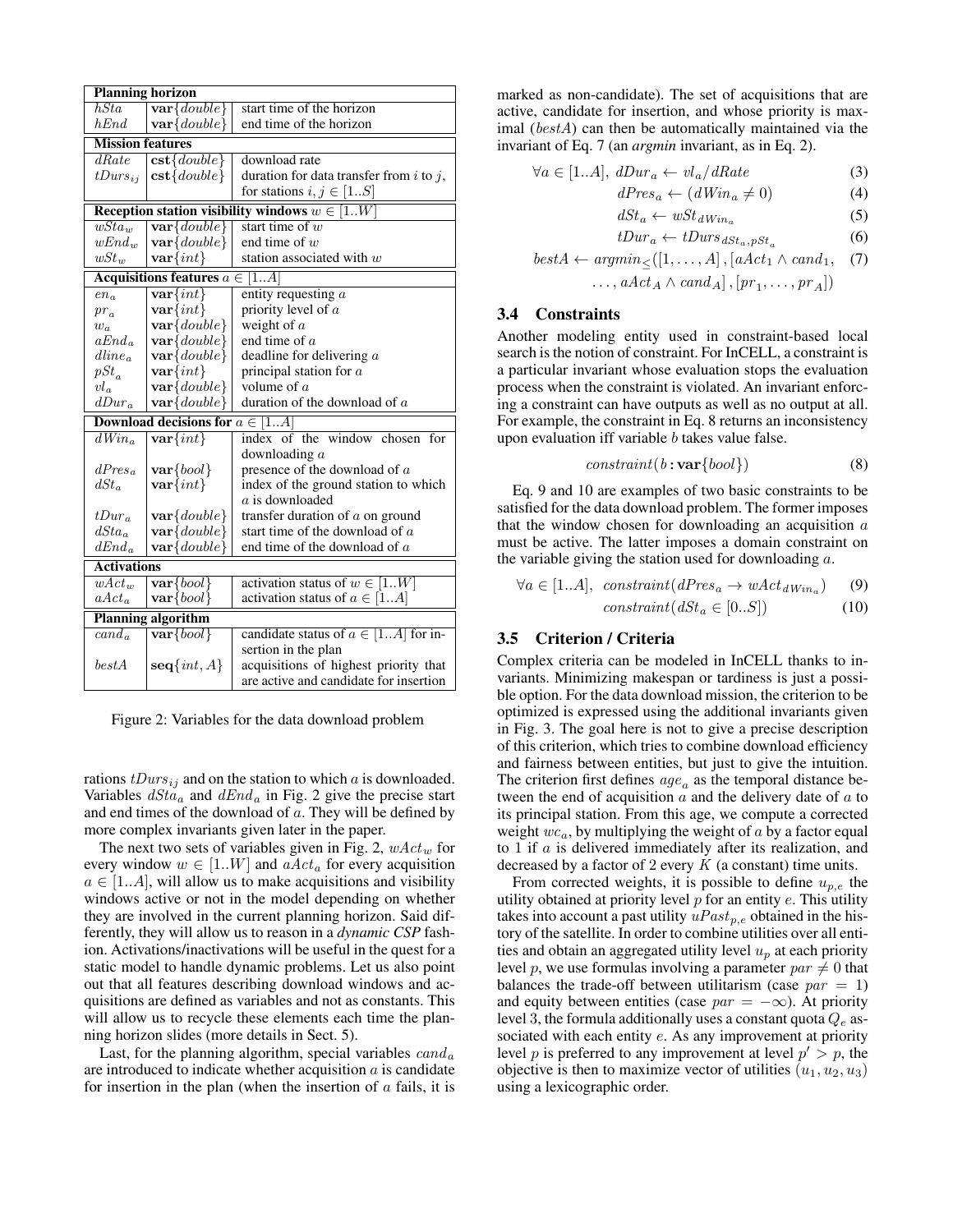$$
\forall a \in [1..A] age_a \leftarrow ite(dPres_a, dEnd_a + tDur_a - aEnd_a, 0) wc_a \leftarrow w_a \cdot ite(dPres_a, 2^{-age_a/K}, 0) \n\forall p \in [1..P], \forall e \in [1..E], u_{p,e} \leftarrow ite(bPast_{p,e} \vee (\vee_{a \in [1..A]} | pr_a = p, en_a = e \, aAct_a), uPast_{p,e} + \sum_{a \in [1..A]} pr_a = p, en_a = e \, wc_a, 1) u_1 \leftarrow (1/E \cdot \sum_{e \in [1..E]} u_{1,e}^{par})^{1/par} u_2 \leftarrow (1/E \cdot \sum_{e \in [1..E]} u_{2,e}^{par})^{1/par} u_3 \leftarrow (\sum_{e \in [1..E]} Q_e \cdot (u_{3,e}/Q_e)^{par})^{1/par}
$$

Figure 3: Mission criterion for three priority levels ( $P = 3$ )

## 4 Scheduling Abstractions

Similarly to COMET and to constraint-based schedulers like ILOG CP Optimizer, InCELL contains higher level P&S abstractions useful for making the modeling task easier.

## 4.1 Time-points

Type Time is used to represent *time-points*. A time-point  $t$  : Time is defined by two basic variables of type var{double} that represent the earliest and the latest realization dates associated with t.

For the data download problem, we can introduce, for each acquisition  $a \in [1..A]$ , two time-points:

- $ts_a$ : Time: floating start time of download for a;
- $te_a$ : Time: floating end time of download for  $a$ .

#### 4.2 Intervals

Constant Intervals Type ItvConst is used to represent temporal intervals that have no flexibility on their realization dates. An interval  $itv$  : ItvConst is defined by three basic variables: a presence variable  $pres(itv)$ :  $var{{bool}}$ , a start time variable  $sta(itv)$ :  $var{double}$ , and an end time variable  $end(itv)$ :  $var{double}$ . The presence variable is useful for scheduling problems in which some activities are optional.

In the data download problem, the constant interval associated with each station visibility window  $w \in [1..W]$  can be defined as  $wItv_w = (wAct_w, wStaw, wEnd_w)$ . The list of active station visibility windows ordered by increasing start times can be obtained using the invariant of Eq. 11.

$$
\textbf{seq} \{ \textbf{ItvConst}, W \} \text{ wItvSort} \leftarrow sort \leq (\text{ } [wItv_1, \dots, (11) \\ wItv_W], [wAct_1, \dots, wAct_W], [wSta_1, \dots, wSta_W])
$$

Floating Intervals Type Itv is used to represent intervals that have flexibility on their start/end times. An interval  $itv$ : Itv is defined by three elements: a presence variable  $pres(itv)$ :  $var{fbool}$ , a start time-point  $sta(itv)$ : Time, and an end time-point  $end(itv)$ : Time.

The floating interval associated with the download of acquisition  $a \in [1..A]$  can be defined as  $dI_t v_a =$  $(dPres<sub>a</sub>, ts<sub>a</sub>, te<sub>a</sub>)$ . For the data download problem, it is also possible to define a sequence of floating intervals:

• seq{Itv, A}  $dSeq$ : sequence of download intervals (size bounded by A, the maximum number of acquisitions).

#### 4.3 Unary Temporal Constraints

Type After (resp. Before) is used to represent temporal constraints over the earliest (resp. latest) realization date of a time-point. Basically, a constraint  $c$  of type After (resp. Before) is defined by an invariant *after(p,x,d)* (resp. *before(p,x,d)*) that has three inputs:

- a boolean presence variable  $p:var\{bool\}$ ,
- a reference to a time-point  $x:var\{\text{Time}\},\$
- a double variable  $d: \mathbf{var} \{double\}$ .

It represents conditional constraint  $[p.val] x.val \ge d.val$ (resp. [p.val]  $x.val \le d.val$ ), which is satisfied iff  $x.val \ge$ d.val (resp. x.val  $\leq$  d.val) holds whenever p.val is true. For readability reasons,  $after(p, x, d)$  (resp. before  $(p, x, d)$ ) is also directly written as  $[p] x \ge d$  (resp.  $[p] x \le d$ ).

For the data download problem, such invariants are used to define temporal constraints  $c_{1,a}$  and  $c_{2,a}$  in Fig. 4. Constraint  $c_{1,a}$  imposes that an acquisition cannot be downloaded before the end of its realization, before the start of its associated station visibility window, or before the start of the planning horizon. The right part of  $c_{1a}$  is actually defined by a hierarchy of invariants which are automatically reevaluated when required, for instance in case of change of  $dWin_a$ . Constraint  $c_{2,a}$  imposes that an acquisition must be delivered before its deadline, and that its download must end before the end of its associated station visibility window and before the end of the planning horizon.

 $\forall a \in [1..A],$  $A \in [1...A],$ <br> **After**  $c_{1,a} \leftarrow [dPres_a] \text{ts}_a \ge \max(aEnd_a,$  $wSta_{dWin_a}, hSta)$ **Before**  $c_{2,a} \leftarrow [dPres_a] te_a \le \min(dline_a - tDur_a)$  $wEnd_{dWin_a}, hEnd)$ **Dist**  $c_{3,a}$  ← [dPres<sub>a</sub>] te<sub>a</sub> − ts<sub>a</sub> ≤ dDur<sub>a</sub> **Dist**  $c_{4,a}$  ← [dPres<sub>a</sub>] ts<sub>a</sub> – te<sub>a</sub> ≤ –dDur<sub>a</sub>  $\textbf{Dist} [ ] c_5 \leftarrow \text{orderedNoOverlap}(dSeq)$ 

|  | Figure 4: Temporal constraints on data downloads |  |  |
|--|--------------------------------------------------|--|--|
|  |                                                  |  |  |

#### 4.4 Temporal Distance Constraints

Type Dist is used to represent distance constraints. A distance constraint is defined by an invariant *dist(p,x,y,d)* that has four inputs:

- a boolean presence variable  $p: \mathbf{var} \{bool\},\$
- two references to time-points  $x, y : \textbf{var} \{ \textbf{Time} \},\$
- a double variable  $d: \mathbf{var} \{double\}$  (distance bound).

It represents conditional constraint  $[p.val]$   $y.val - x.val \leq$ d.val, which can be used to model precedence constraints, precedence constraints with setup times, or duration constraints. For readability reasons,  $dist(p, x, y, d)$  is also written as  $[p] y - x \leq d$ . Note that a distance constraint  $[pres(itv)]$  sta $(itv)$  – end $(itv) \leq 0$  is implicitly associated with each floating interval itv. Also, After/Before constraints could be handled as distance constraints with regard to a reference temporal position. They are treated separately for computational efficiency.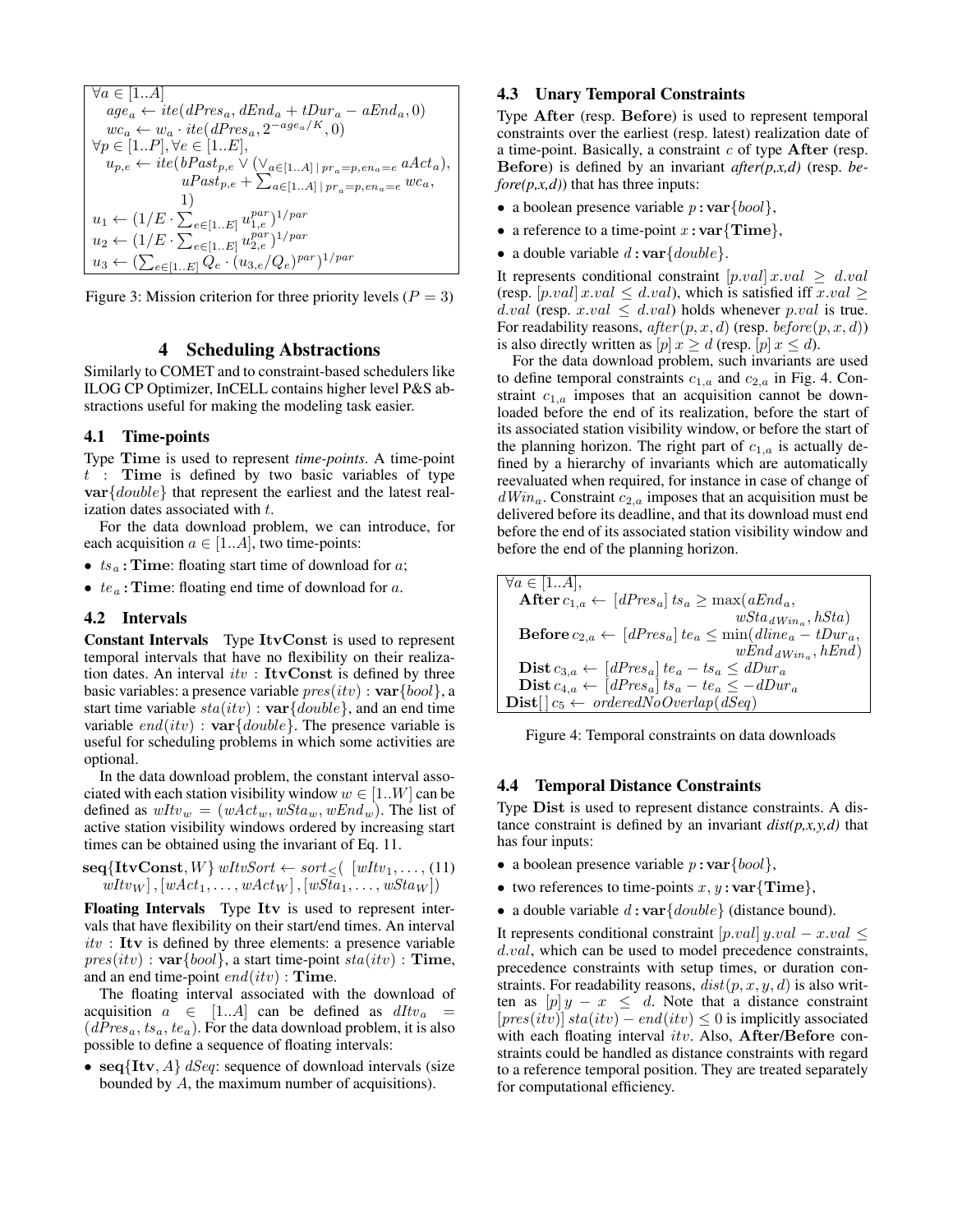For the data download problem, invariant *dist* is used to define temporal constraints  $c_{3,a}$  and  $c_{4,a}$  in Fig. 4. These constraints express that the temporal distance between the start and the end of the download of  $a$  must be equal to duration  $dDur_a$ , which is itself defined by an invariant  $(dDur_a \leftarrow vl_a / dRate).$ 

Distance constraints can also be obtained using the multiple-output invariant of Eq. 12. Given a sequence of floating intervals  $s = [itv_1, \dots, itv_n]$  of size bounded by N, this invariant returns as an output a table of  $N - 1$ distance constraints. The invariant guarantees that the conjunction of these  $N - 1$  constraints is always equivalent to  $\wedge_{i\in[1..n-1]}(end(itv_i) \leq sta(itv_{i+1}),$  *i.e.* to the fact that intervals in the sequence are temporally ordered and do not overlap.

 $\textbf{Dist} [ | c \leftarrow orderedNoOverlap(s \textbf{:} \textbf{seq} {\textbf{[Itv]}}, N )$  (12)

For the data download problem, the invariant of Eq. 12 is used in Fig. 4 for constraint  $c_5$ , to express that data downloads in download sequence  $dSeq$  must not overlap.

From a technical point of view, in order to obtain a static model, the *orderedNoOverlap* invariant is handled without dynamic memory allocation, even if the set of real temporal constraints it induces is dynamic. More precisely, the invariant maintains a set of  $N - 1$  distance constraints  $c_i$  :  $[p_i] y_i - x_i \leq 0$  with, for every  $i \in [1..N-1],$  $p_i: \textbf{var} \{bool\}$  a boolean variable and  $x_i, y_i: \textbf{var} \{Time\}$ two references to time-points. For each interval itv that has a successor in the sequence, we maintain an index  $k(itv)$ such that  $c_{k(itv)}$  corresponds to the temporal constraint between *itv* and its successor in the sequence. If an interval itv" is inserted between itv and itv': (1) we update constraint  $c_{k(itv)} : [p] y - x \leq 0$  by setting  $x.val = sta(itv'')$ , and (2) we get an unused constraint  $c_j$  (such that  $p_j.val$ equals *false*) and we update  $c_j$  by setting  $p_j.val = true$ ,  $x_j.val = sta(itv'), y_j.val = end(itv'')$ . Similar operations are used when an interval is inserted at the beginning or at the end of the sequence, or when an interval is removed from the sequence.

#### 4.5 Simple Temporal Network (STN) Invariant

Consistent realization dates for time-points can be obtained using a so-called *STN invariant*  $stnAssign_{T_p}$ , as defined in Eq. 13. This invariant is parametrized by a table  $Tp$  containing time-points. It takes as input sets of temporal constraints of type After, Before, and Dist. It returns as an output a table *et* of  $var \{double\}$  elements. When it is evaluated, the invariant checks consistency and ensures that the value of  $e t_i$ is equal to the earliest time associated with time-point  $Tp_i$ in a consistent schedule. These operations are performed in one shot for all changes in parent temporal constraints.

$$
\mathbf{var}\{double\}[] \text{ et } \leftarrow \text{stn} \text{Assign}_{Tp} \text{ } (13)
$$
\n
$$
a\text{ }C\text{ }trs: \mathbf{After}[] \text{, } b\text{ }C\text{ }trs: \mathbf{Before}[] \text{, } d\text{ }C\text{ }trs: \mathbf{Dist}[] )
$$

To model the data download problem, we use an STN invariant which takes as input all constraints defined in Fig. 4. The table of time-points considered is  $Tp =$  $[ts_1, te_1, \ldots, ts_A, te_A]$  (table of floating start and end times of downloads). Table et returned by the invariant is  $[dSta_1, dEnd_1, \ldots, dSta_A, dEnd_A]$ . This means that elements  $dSta_a$ ,  $dEnd_a$  given in Fig. 2 are actually defined by an invariant: they are not atomic variables whose value can be fixed freely, since they must satisfy temporal constraints. The values of these variables will be automatically computed using STN reasoning techniques. In particular, given an acquisition  $a$ , if the volume  $vl_a$  of  $a$  is changed, the download duration of a will be updated via the invariant defining  $dDur_a$ , temporal constraints  $c_{3,a}$ ,  $c_{4,a}$  in Fig. 4 will be reevaluated, and the earliest realization dates for downloads will be recomputed via invariant stnAssign.

The latter is maintained incrementally using standard STN techniques (Cervoni, Cesta, and Oddi 1994; Cesta and Oddi 1996; Gerevini, Perini, and Ricci 1996; Shu, Effinger, and Williams 2005). These techniques allow us to recompute feasible bounds of time-points upon strengthening, weakening, deletion, or removal of constraints. More precisely, the approach uses constraint propagation, maintains propagation chains in order to detect negative cycles and to depropagate constraints incrementally, and it uses a decomposition of the distance graph of the STN into strongly connected components in order to determine a good constraint propagation order (Pralet and Verfaillie 2013).

Even if the set of constraints which hold over a timepoint x may be dynamic during search (*e.g.* due to the  $orderedNo Overlap$  invariant), the  $stnAssign$  invariant is implemented without dynamic memory allocation. Technically speaking, we use linked list structures that allow dynamic STN to be handled using a space complexity linear in the number of time-points and constraints. All internal data structures used by the STN invariant are defined as variables, over which *commit()* and *rollback()* operations are used in case of acceptance or rejection of a local move.

A part of the DAG of invariants obtained for the data download problem is shown in Fig. 5. In this DAG, it is possible to see that the STN invariant is an invariant as all other quantities, and that it has both ancestors and descendants.

#### 4.6 Discussion

Other planning and scheduling abstractions are available in InCELL, including cumulative resources, energy resources with production/consumption rates, and a richer class of temporal constraints, such as those used in time-dependent scheduling (Cheng, Ding, and Lin 2004; Gawiejnowicz 2008; Pralet and Verfaillie 2013), in which the duration of an activity may depend on its start time.

With regard to existing works, COMET offers additional elements for fast prototyping of local search algorithms. It also has the notion of differential invariants, which is useful to determine how much a constraint is violated. On the other side, the core of the temporal model of COMET is a precedence graph, whereas InCELL handles the more general class of STN constraints. InCELL also directly and explicitly includes STN reasoning within the DAG of invariants. This allowed us to define activities whose duration is a variable, temporal constraints whose features (presences, time points, and bounds) are given by invariants, and to have a direct access to earliest download end times, used in the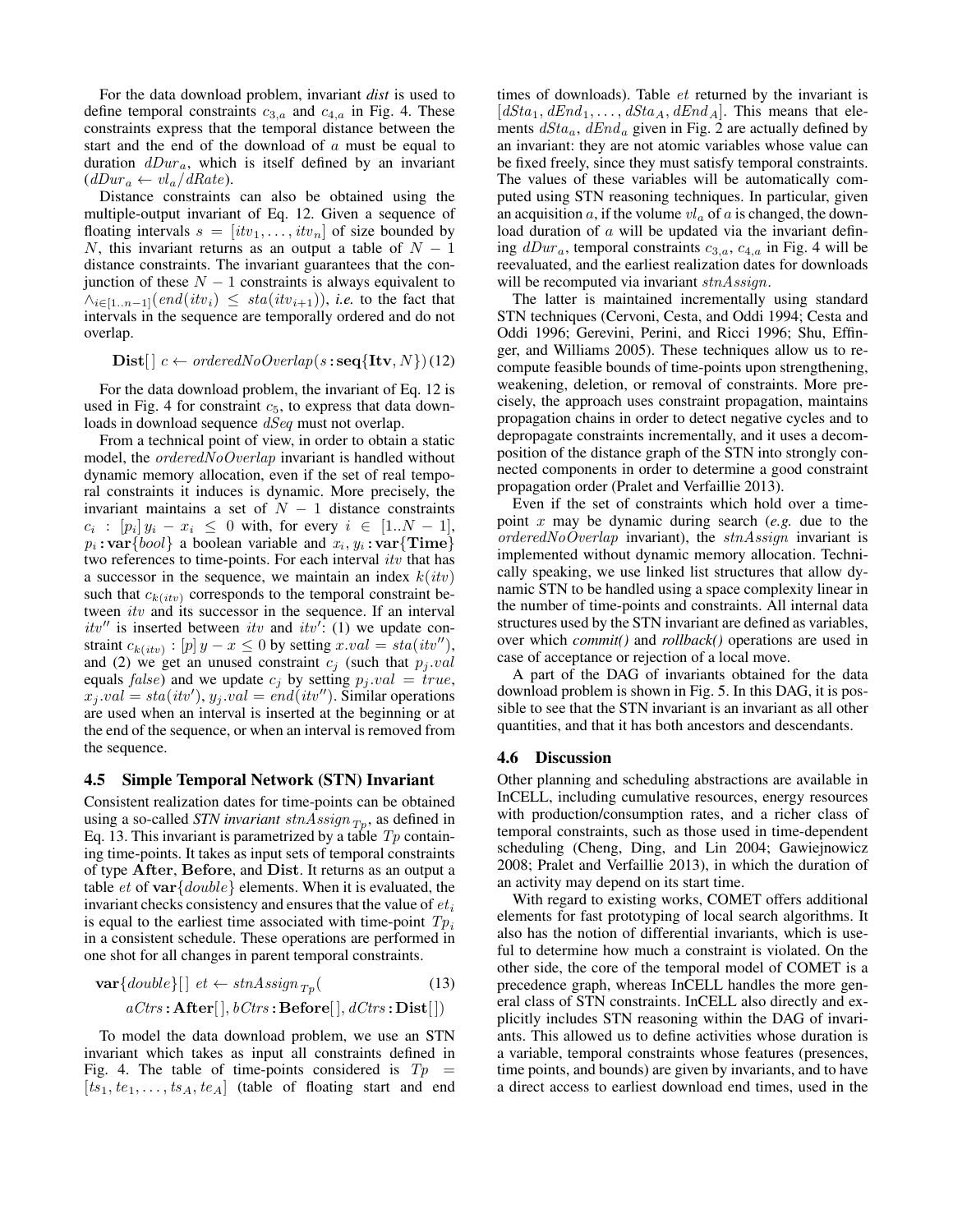

Figure 5: Overview of the DAG of invariants; in bold: STN invariant, and outputs giving vector of utilities  $(u_1, u_2, u_3)$ 

criterion. Last, InCELL puts the emphasis on the management of memory, in order to obtain models whose memory size remains static during search. As far as we know, such a guarantee is not offered by COMET.

## 5 Continuous Autonomous Planning

We now show InCELL at work on the data download problem. This problem is *dynamic* for two reasons:

- 1. the actual volume of acquisitions is known at run-time, when acquisitions end; if this actual volume is greater than the estimated volume considered at planning time, the current plan may become temporally inconsistent; otherwise, there may be some place for plan re-optimization;
- 2. the satellite must consider new acquisitions and new station visibility windows when the planning horizon is slided forward, or when new acquisition plans are received from control ground stations.

The satellite must continuously plan downloads over the *mission horizon*, which can range from a few weeks to several months or years of continuous and autonomous planning and scheduling. This mission horizon must not be mistaken for the *planning horizon* used to define the time window over which the planner reasons to produce decisions.

## 5.1 Static Models for Dynamic Problems

In the following, we show how it is possible to plan continuously using the invariant-based model defined in the previous sections, without creating any variable, any constraint, or any object over the mission horizon.

The basic idea is to reason over a sliding planning horizon and to *recycle* objects that become unused over this horizon. For acquisitions, recycling means reusing old acquisitions, that are not in the catalog of acquisitions to be downloaded anymore. The attributes of such acquisitions (priority, entity, volume...) and the temporal constraints associated with them can be reused and updated freely. Doing so, an acquisition  $i \in [1..A]$  can at some step be associated with entity B and have priority 2, and later on be recycled and associated with entity  $C$  and have priority 1. Similarly, a visibility window  $w \in [1..W]$  can at some step be associated with station 1 in interval [253, 814], and later on recycled and associated with station 2 in interval [2460, 2975].

An important point is that objects of the model are not renumbered when other objects become unused, *e.g.* window number 5 may be used while window number 1 is not. In this case, window number 1 is a candidate for recycling. Avoiding renumbering simplifies invariants reevaluations, since for instance changing the index of a visibility window would also change  $dWin_a$  for every acquisition a that uses this visibility window, and hence change temporal constraints and force useless recomputations at the level of the STN invariant.

To make the recycling of objects easier, InCELL contains special variables, of type pool{T}, for managing *pools of objects* of type T. For the data download problem, we use one pool containing all acquisition objects, and one pool containing all station visibility windows objects. For pools of type T, function  $addInstance(e:T)$  is used at initialization to populate the pool, function  $newInstance()$  is used to return an unused object of type  $T$ , and function  $freeInstance(e:T)$  is used to put back an unused object in the pool. Elements of type  $\text{pool}\{T\}$  can also watch boolean usage variables such as  $aAct_a$  and  $wAct_w$  (see Fig. 2), in order to automatically maintain the set of unused objects. Pools of objects can therefore be seen as static memory allocation managers. Commit and rollback operations can be performed over pools, as over any other InCELL element.

#### 5.2 Online Planning and Replanning

To reason over the invariant-based constraint model, we use a Local Search strategy (LS). InCELL is used in LS both for evaluating the impact of download decisions and for modifying problem data when new information is available. LS is encapsulated within a deliberative layer which produces plans and sends them to a reactive layer. The latter is responsible for sending decisions to the executive. It also contains a simple decision rule to be used when LS does not manage to produce a first plan before the decision deadline, or when the size of the dynamic problem becomes temporarily too large for the static model used within LS.

LS builds and repairs plans over planning horizon [hSta, hEnd]. It uses Non Chronological Greedy Search (NCGS). The latter iteratively inserts download activities in the current plan, until no new insertion is possible. Each iteration corresponds to the selection of one candidate acquisition  $a$  of highest priority, one visibility window  $w$ , and one position k in the download sequence. Triple  $(a, w, k)$  is chosen so as to maximize ratio  $\Delta u/dDur_a$  between (1) the vari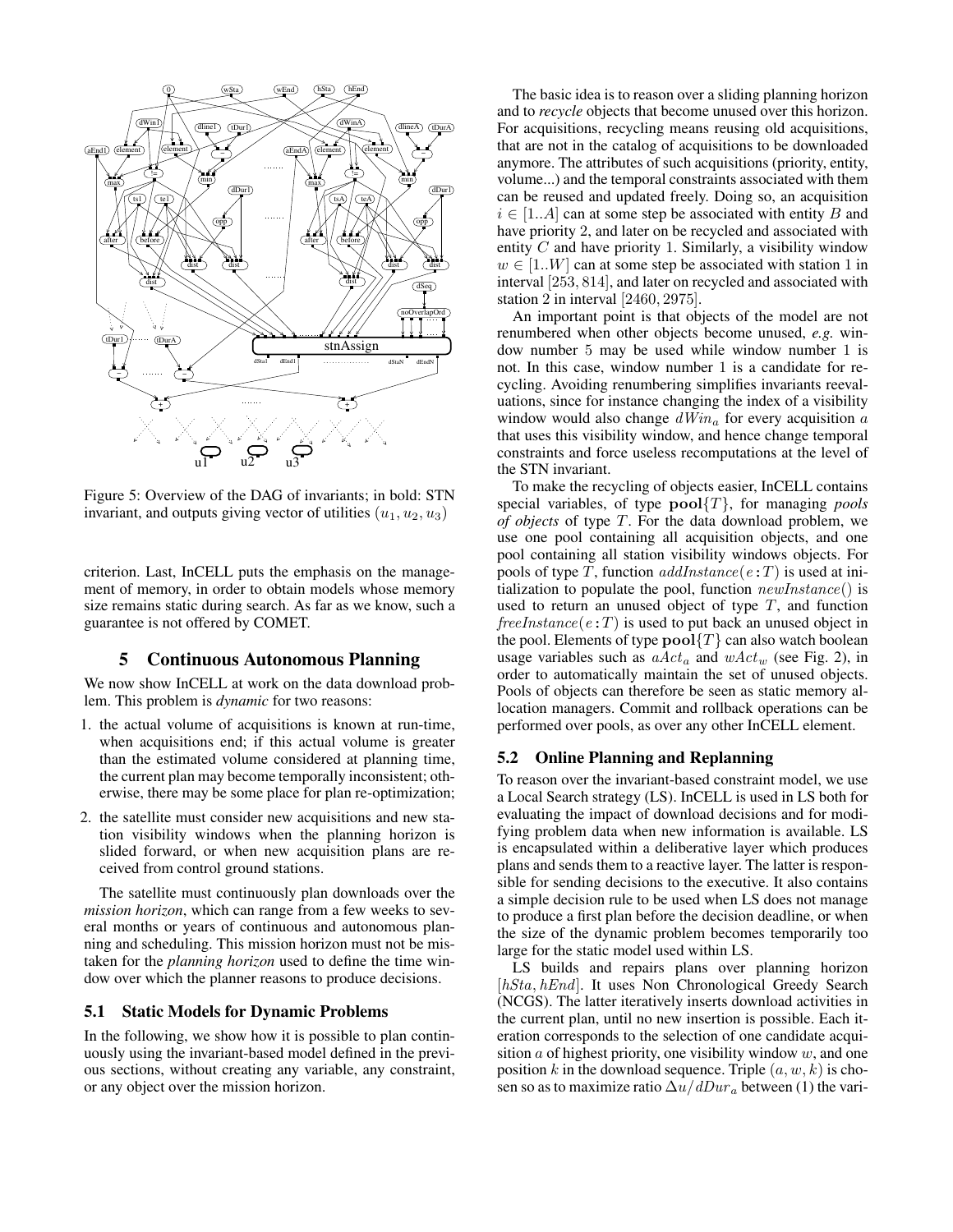ation of utility  $\Delta u$  obtained by inserting a in window w and at position  $k$  in the download sequence, and  $(2)$  the duration of the download of a (standard knapsack insertion heuristics "value of an object divided by its size"). If no consistent values  $w, k$  are found,  $a$  becomes non-candidate.

Replanning/repair occurs (1) when a new acquisition plan is received from control ground stations, (2) when the horizon slides and covers new download windows, and (3) when an acquisition ends. In the first two cases, NCGS is used to refill the current plan. In the third case, when an acquisition ends and its volume changes, InCELL incrementally recomputes the consistency of the current plan. In case of consistency, if the real volume is lower than the volume considered for planning, NCGS is applied again to try and insert new downloads. In case of inconsistency, a consistent plan is recovered by removing the download of  $a$ , and NCGS is applied on the obtained plan. Better repair strategies could be designed, e.g. by analyzing the explanations for temporal inconsistency. Once the current plan is repaired/reoptimized, LS sends it to the reactive layer. A deeper replanning is then performed by reapplying NCGS from an empty plan. Restarts from such empty plans and randomization in NCGS can also be used to diversify search.

### 6 Experiments

Experiments were performed on a one week scenario provided by CNES. This scenario involves  $S = 2$  ground stations,  $E = 2$  entities, and  $P = 3$  priority degrees. Over this horizon, the acquisition plan contains 1484 acquisitions and 96 station visibility windows. The length of the planning horizon is set to 30 minutes. The static model created can simultaneously handle a maximum number of  $A = 400$ acquisitions and  $W = 7$  station visibility windows over the horizon. Even if  $A < 1484$  and  $W < 96$ , the static model manages to handle the scenario considered thanks to object recycling. The number of variables and invariants used by the model with these settings is 16884, and the whole planner occupies around 18MB of RAM. In the criterion, parameter *par* is set to value  $-3$ , which corresponds to a trade-off between utilitarism and equity between entities.

Local search strategy LS based on InCELL is compared with on-board approach PB1 defined in (Verfaillie et al. 2011). PB1 uses the same strategy as NCGS (non chronological greedy search), with the only difference that when PB1 inserts a new download in the plan, the start and end times of this download become *fixed* (no flexibility). This may induce holes between downloads and under-use of downlink windows. Also, PB1 is not generic (it is optimized for the mission) and it systematically replans from scratch.

On an Intel i5-520 1.2GHz, 4GBRAM, the mean CPU time consumed by LS for each plan repair is 6ms, and the mean CPU time to plan from scratch is 50ms. For PB1, the mean CPU time to replan from scratch is about 1ms.

For the experiments, we forced LS to systematically replan from scratch, as PB1. Fig. 6 gives the results obtained. For both methods, all downloadable acquisitions of priority 1 are downloaded. The proportion of acquisitions downloaded decreases with the priority degree, which is not surprising due to the lexicographic ordering on vectors of utilities  $(u_1, u_2, u_3)$ . The comparison of  $u_{p,e}$  elements also shows that plans produced are quite fair between entities, except for priority level 3 for which entity quotas interfere. Compared to PB1, LS improves on the number of downloads, especially for priority 3, and better utilizes download windows (see tables in the upper and middle parts). This essentially comes from the STN invariant, which allows temporal flexibility to be maintained. Last, as shown by the graphs at the bottom of Fig. 6, LS improves on the age of acquisitions for all priority levels.

|                 | downloads | % window use | Uı    | $u_2$ | $u_3$ |
|-----------------|-----------|--------------|-------|-------|-------|
| PB <sub>1</sub> | 1121/1484 | 95.77%       | 0.925 | 0.857 | 0.608 |
| LS              | 1188/1484 | 96.38%       | 0.929 | 0.852 | 0.653 |

| priority                                                                                                                             | entity             | $\#a$ ( $\#i$ )    |     | P <sub>B</sub> 1 | LS  |           |  |
|--------------------------------------------------------------------------------------------------------------------------------------|--------------------|--------------------|-----|------------------|-----|-----------|--|
|                                                                                                                                      |                    |                    | #d  | $u_{p,e}$        | #d  | $u_{p,e}$ |  |
| 1                                                                                                                                    | А                  | 98(5)              | 93  | 0.930            | 93  | 0.933     |  |
|                                                                                                                                      | В                  | $\overline{28}(1)$ | 27  | 0.940            | 27  | 0.943     |  |
|                                                                                                                                      | C                  | 14(1)              | 13  | 0.908            | 13  | 0.911     |  |
| 2                                                                                                                                    | А                  | 294 (16)           | 247 | 0.814            | 248 | 0.821     |  |
|                                                                                                                                      | В                  | 84(3)              | 73  | 0.846            | 71  | 0.824     |  |
|                                                                                                                                      | $\overline{C}$     | 42(2)              | 40  | 0.925            | 40  | 0.928     |  |
| 3                                                                                                                                    | A                  | 645 (39)           | 439 | 0.608            | 495 | 0.686     |  |
|                                                                                                                                      | В                  | 183(10)            | 126 | 0.611            | 112 | 0.539     |  |
|                                                                                                                                      | $\overline{\rm c}$ | 96(0)              | 63  | 0.607            | 89  | 0.867     |  |
|                                                                                                                                      |                    |                    |     |                  |     |           |  |
| 140<br>400<br>900<br>PB1 prio 2<br>PB1 prio 3<br>PB1 prio 1<br>350<br>120<br>800<br>I S prio 3<br>I S nrio 1<br>I S prio 2<br>$\sim$ |                    |                    |     |                  |     |           |  |



Figure 6: Comparison between LS and PB1. Upper part: global results; middle part: detailed results per priority level and per entity ( $\#$ a = nb of acquisitions,  $\#$ i = nb of acquisitions which end after the end of the last station visibility window of the scenario,  $#d = nb$  of downloads); bottom part: repartition of the age of acquisitions (for each priority level, the y-axis represents the number of acquisitions whose age is greater than age limit in hours given on the x-axis)

#### 7 Conclusion and Perspectives

This paper presented a new framework for dynamic P&S. The contributions are: (1) an integration of existing techniques (constraint-based local search, dynamic constraint satisfaction, and STN reasoning) for the sake of continuous dynamic P&S using a static model; (2) a reduction of the gap between generic planning/replanning libraries and critical embedded software subject to implementation constraints concerning static data structures; (3) the treatment of a real-world application, using some knowledge-engineering for modeling activities, constraints, and non-standard optimization criteria. In the future, we plan to integrate some generic meta-heuristics for local search and to interleave more finely InCELL with the executive layer.